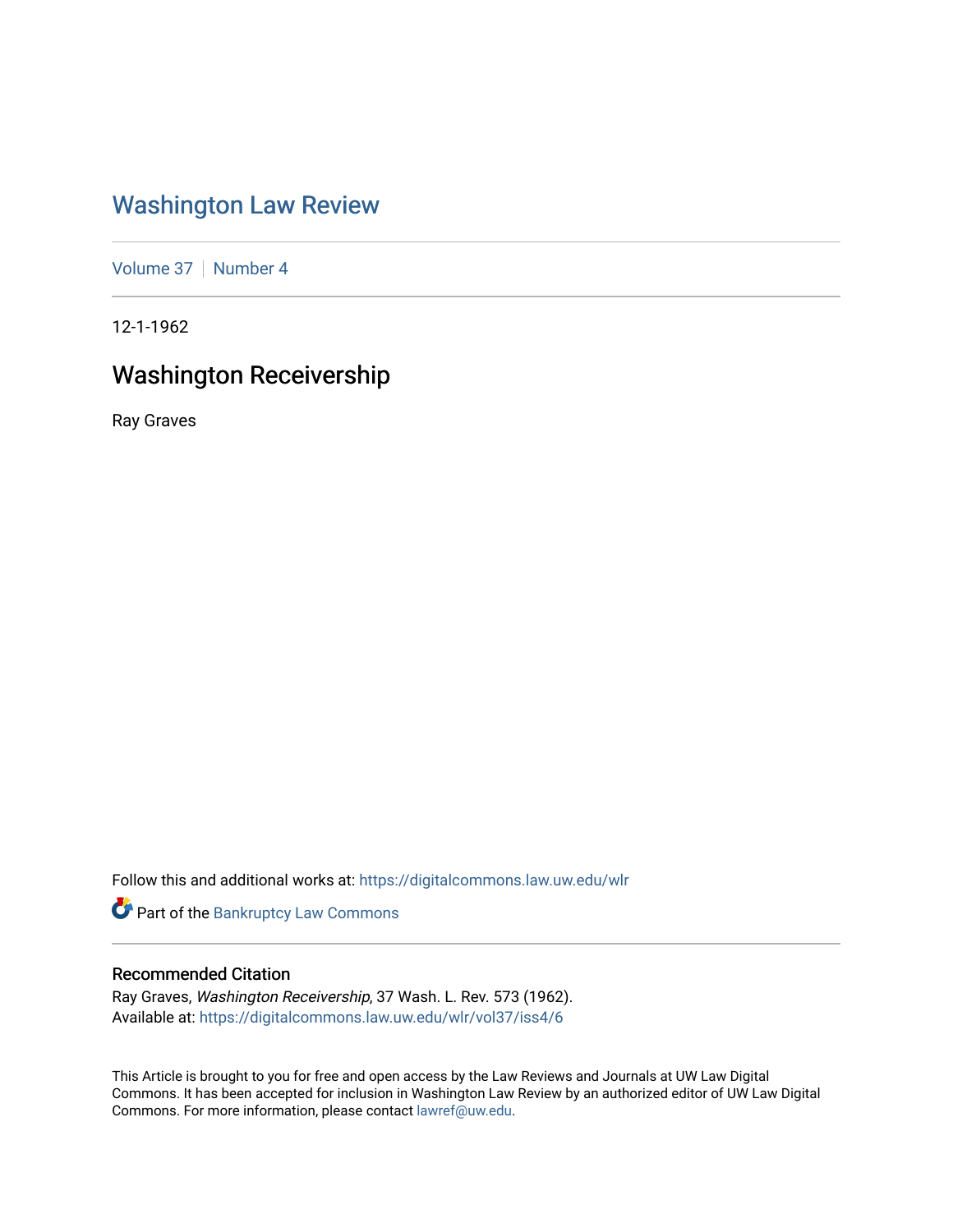### **WASHINGTON RECEIVERSHIP**

#### RAY GRAVES\*

The law of today permits the appointment of many kinds of receivers, whose powers and duties are infinitely greater than those of the early "sequestrators" to whom their origin may be traced.<sup>1</sup> The law of receivership developed out of the early Chancery Courts of England. Historically, a receiver was appointed because of the inability of the courts to manage properties through the use of injunctive power in staying waste and like acts. The early receivers were likely titled "sequestrators," and their primary function was the collection of rents.<sup>2</sup> The law of receivership which developed in the courts of Chancery or equity, and as expanded in those courts, has carried through to and is inherent in our present day courts with their combined powers of law and equity.

Though receivership is not an end in itself, and is only ancillary and in aid of the court's jurisdiction to grant other relief, the right of a creditor to the appointment of a receiver remains a valuable remedy used extensively in Washington against corporate debtors. Its use is, however, often foregone by attorneys either because they are not familiar with the rules governing receivership or because they are unaware of the results such proceedings may effect. Similarly, lack of knowledge in this field often causes attorneys difficulty in dealing with receivership proceedings instituted **by** other parties.

The purpose of a corporate receivership is undoubtedly the preservation of assets for a period during which an orderly liquidation can be effected and the resulting liquid assets equitably distributed. Such is also the purpose of corporate bankruptcy. For the individual bankrupt, the law now has as one of its objectives, relief for the debtor through discharge of his debts. Such a discharge does not exist in receivership, nor is it an important aspect of corporate liquidation because the distribution of assets leaves nothing to proceed against but a corporate name.<sup>3</sup>

Fartner, Murray, Graves & Murray, Tacoma, Wash.<br>
<sup>1</sup> 1 CLARK, RECEIVERS § 4 (3rd ed. 1959).<br>
<sup>2</sup> CLARK, *op. cit. supra* at § 10.<br>
<sup>3</sup> RCW 23.01.630 actually provides for dissolution of the corporation thereby ever

eliminating the name. No provisions for discharge of noncorporate debtors exist in our statutes.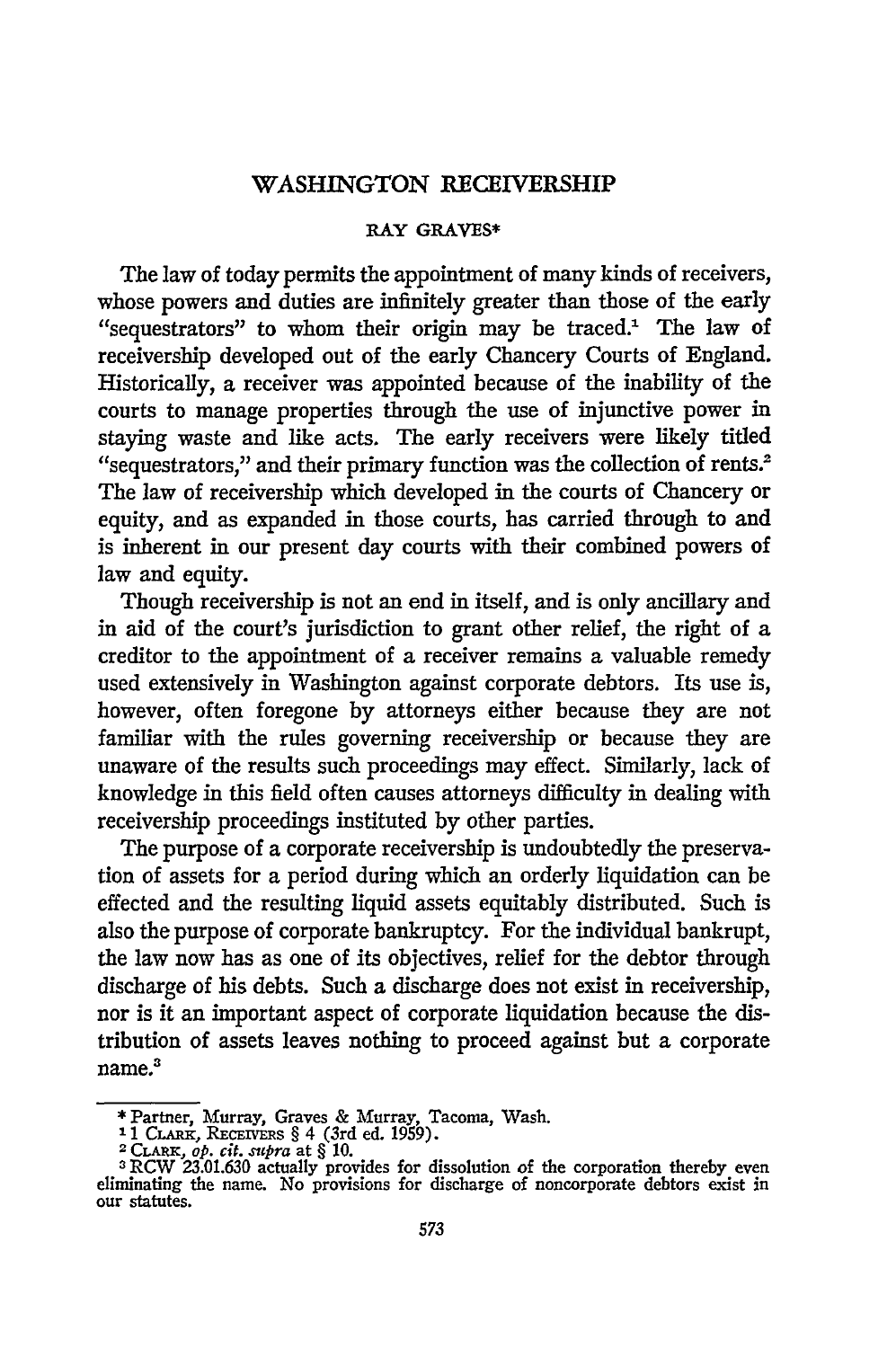While the number of receivership proceedings is perhaps small in comparison with the total number of bankruptcy cases, those dealing with corporate debtors having substantial assets compare favorably with similar corporate bankruptcies.

Even if the use of receivership could not be justified as a choice of remedies, its extensive use in this state merits consideration. There are many situations where receivership would be the preferable device for liquidation. In the small asset case receivership is speedier because only a 30 day notice to creditors is required,<sup>4</sup> as contrasted with the six month period allowed in bankruptcy to file claims.<sup>5</sup> In actual practice the receiver is likely to be more diligent in uncovering and liquidating assets to the best creditor advantage because he is paid the reasonable value of his services rather than an amount based upon an arbitrary schedule enacted by Congress.<sup>6</sup> The receiver may also find superior court judges more sympathetic than referees in bankruptcy in allowing expenses for examination of the debtor's books and for the tracing of assets. The appointment of a receiver can be secured on application of one creditor and therefore is often easier to secure than that of a trustee in bankruptcy which requires application by three creditors to whom is due a certain sum.' These are some of the considerations favoring use of receivership and others will appear inddentally through the article. There are of course many instances where bankruptcy may be the more effective device for liquidation. Where the debtor's estate will result from the setting aside of fraudulent and incomplete transactions, the powers given the trustee favor the use of bankruptcy.<sup>8</sup>

A full discussion of the historical development of the law of receivership, of the powers and duties of the numerous kinds of receivers, and of the advantages or disadvantages of receivership as contrasted with bankruptcy and other devices, is beyond the scope of this article. This discussion is limited to an examination of some of the rules governing appointment of general liquidating receivers in the State of Washington. Within that framework we shall examine two facets of the law, viz.,

**<sup>-</sup>** WAsH. RPPP 66.04.

**<sup>511</sup>**U.S.C. § 91 (1951). 611 U.S.C. § 76 (1956).

**<sup>7</sup>**11 U.S.C. § 95 (1952). Three or more creditors with liquidated claims unsecured to the extent of \$500.00 or over, or one creditor where less than 12 exist may file an involuntary petition in bankruptcy. Of course the appointment of a receiver is an act

of bankruptcy under 11 U.S.C. § 21 (1952).<br><sup>8</sup>Undoubtedly the trustee's power to deal with fraudulent transactions under § 67<br>of the Bankruptcy Act, 11 U.S.C. § 107 (1952) is greater than that of the state receiver.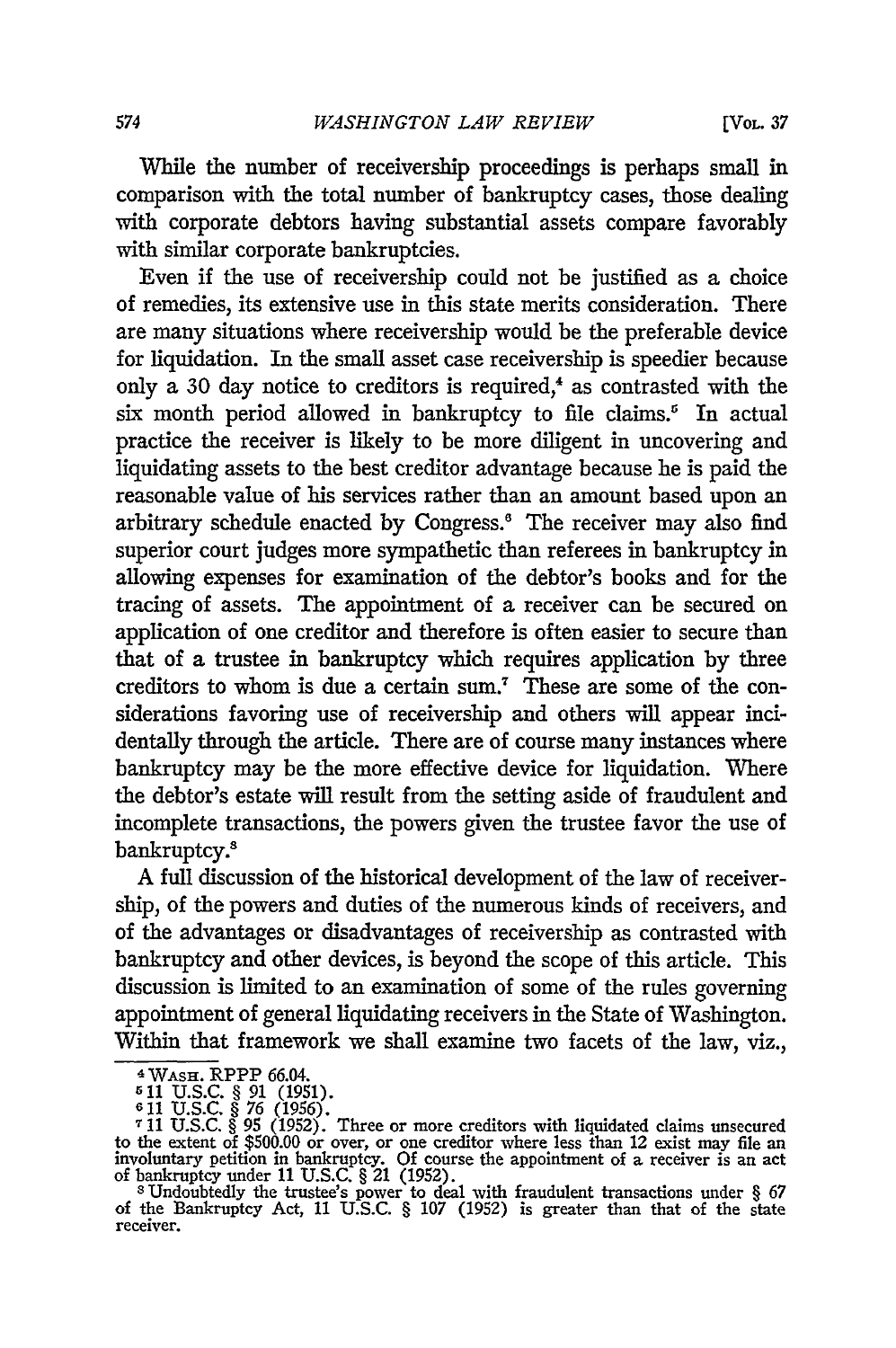(a) the sources and general rules of the law of receivership in Washington, and (b) the procedures to be followed by Washington receivers in the administration of assets and examination of the areas where court rules of procedure would aid in such administration. Wherever Washington law varies from normal receivership patterns those variations will be discussed.

### **SOURCES OF WASHINGTON** LAW

*Grounds for appointment of receivers and application therefor.* As previously noted, our courts have inherent powers to appoint and regulate or instruct receivers. This inherent equity power is broad, and, without question, receivers would be appointed and function much as they now do without the existence of statutory rules and authority. This is not to say that rules for regulation of receivers are not desirable or necessary, but, rather, that most present statutes contain grants of power which were already vested in the courts.

Washington statutes governing the appointment and regulation of receivers are scattered throughout the code. Those statutes are supplemented by several court rules governing procedure-some of recent origin. The interpretation of the statutes **by** the Washington Supreme Court is worthy of examination because in several instances their application has been severely restricted.

There are three main provisions in the Washington statutes through which one may seek the appointment of a receiver, viz., those which provide for appointment (a) after entry of a money judgment, (b) for insolvent corporations, and (c) before entry of judgment in a variety of special situations.

The first general provisions for appointment of receivers appear in RCW 7.60.020, which sets forth six grounds, any one of which suffice for the appointment of a receiver. Those six grounds, briefly stated, are that:

(1) the action is one **by** a vendor to vacate a fraudulent purchase;

(2) the action is between joint owners, such as partners;

(3) the property or funds in controversy are in danger of loss or injury;

(4) the action is a mortgage foreclosure and the property is in danger of being lost or injured or is of less value than the mortgage and it is desired to collect rents prior to sale;

*1962]*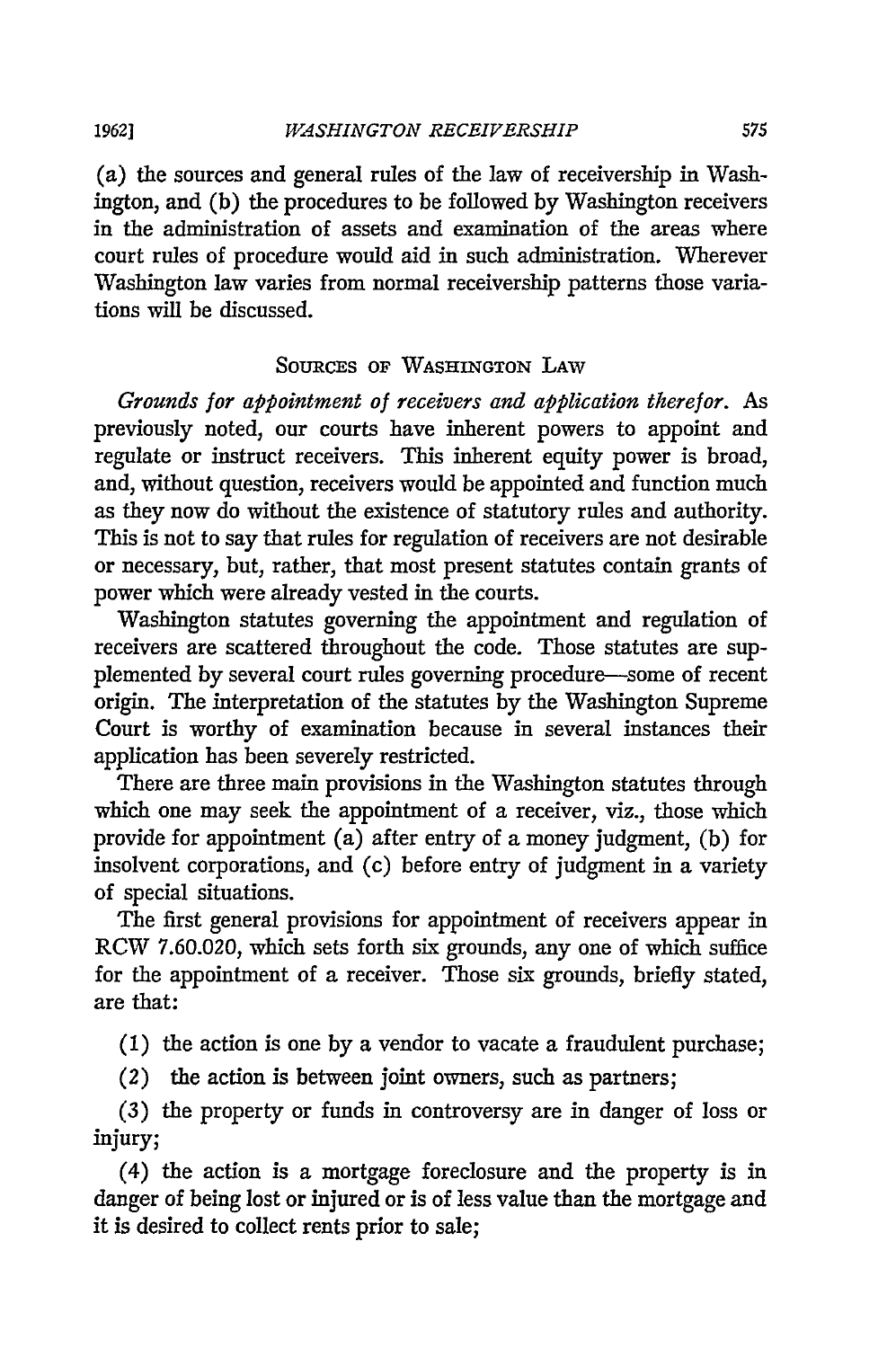(5) the allegations are that the defendant is an insolvent corporation, has dissolved, forfeited its charter, or is in imminent danger of insolvency;

(6) it may be necessary to secure ample justice to the parties.

Additional authority for appointment of receivers of insolvent corporations, supplementing RCW 7.60.020(5), is to be found in RCW 23.01.540 and .570.<sup>9</sup>

One of the most important provisions authorizing appointment of receivers is to be found in the statutes relating to proceedings supplemental to execution. The grant of power to the court is contained in RCW 6.32.290, which provides:

At any time after making an order requiring the judgment debtor or any other person to attend and be examined, or the issuing of a warrant, as prescribed in this chapter, the judge to whom the order or warrant is returnable, or the court out of which the order was issued, may make an order appointing a receiver of the property of the judgment debtor ....

It is important to note that the duties of the receiver under this statute may cease when he has liquidated sufficient assets to discharge the judgment preceding his appointment."

Statutes also provide for appointment of receivers as an adjunct of attachment," under the *Cary Act* in defaults of contractors in reclamation, $12$  to aid in lien foreclosures<sup>13</sup> and in other special circumstances.1 4

corporation is liable or to afford reasonable security to those who may deal with it;<br>or (2) that the objects of the corporation have wholly failed, or are entirely<br>abandoned or their accomplishment is impracticable; or<br>(3 thereof favor the course of part of the directors and one-half thereof favor the course of part of the directors and one-half thereof favor the course of the other directors, or the holders of such equal parts of the votin

10 Pappas v. Taylor, 138 Wash. 22, 244 Pac. 390 (1926)<br><sup>11</sup> RCW 7.12.150.<br><sup>12</sup> RCW 79.48.100.

<sup>18</sup> RCW 60.12.100 (crop liens); 60.24.130 (timber and lumber); 60.32.050 (labo liens on franchises, etc.)<br><sup>14</sup> RCW 32.24.070 (mutual savings banks).

<sup>9</sup>RCW 23.01.540 provides: *"Involuntary dissolution, when authorized.* The court may, upon petition being filed, entertain proceedings for the involuntary dissolution of a corporation when it is

made to appear (1) that the corporate assets are insufficient to pay all just demands for which the corporation is liable or to afford reasonable security to those who may deal with it;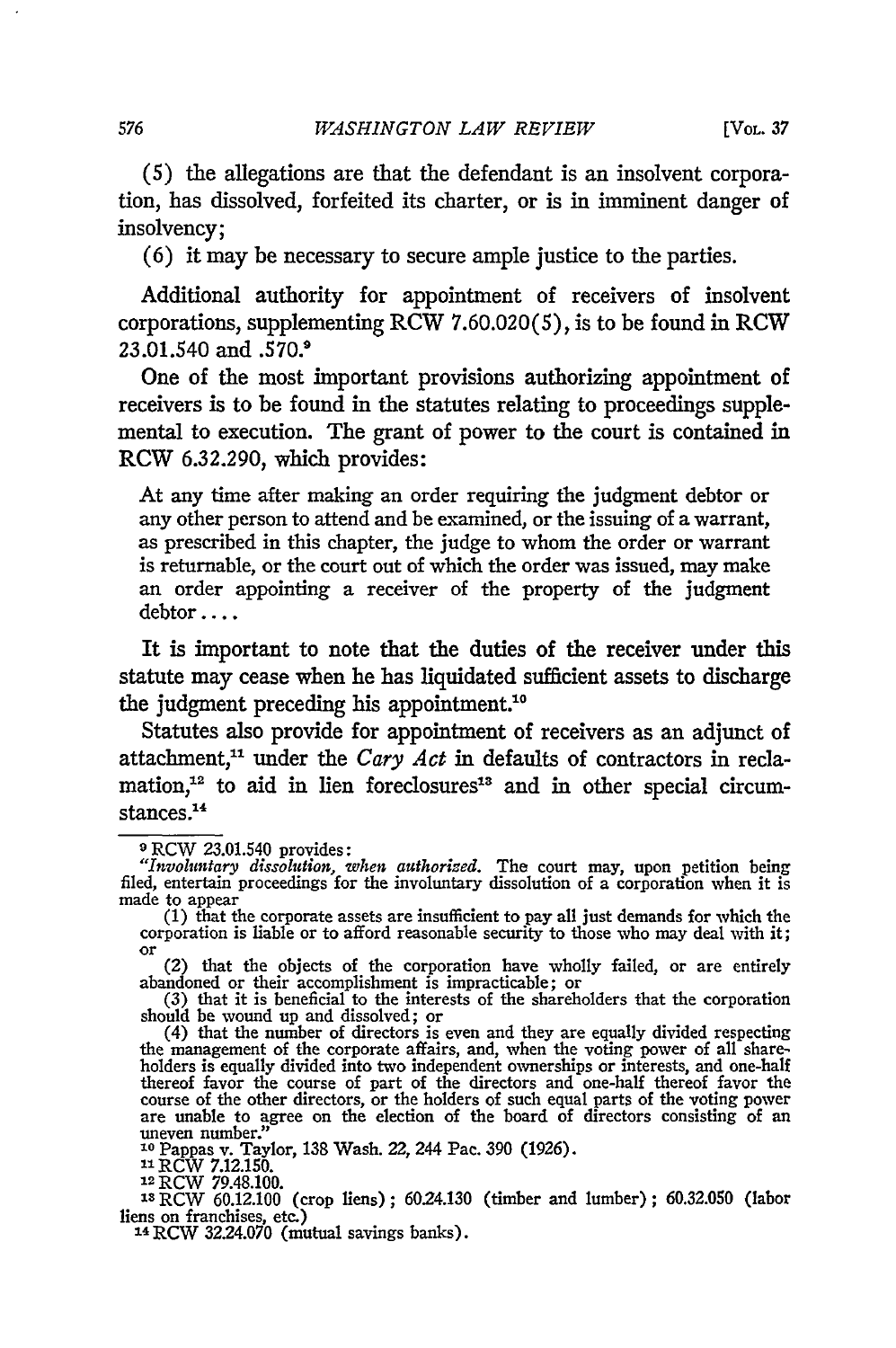*1962]*

Thus, a variety of situations lend themselves to the appointment of a receiver. A few practical examples derived from the cited statutes, are as follows: (1) every creditor who holds an unsatisfied judgment against a debtor with assets may, in proper proceedings, move for such appointment; (2) receivers may be appointed after mortgage foreclosure, during the redemptive period; (3) pending the foreclosure action in a shifting stock mortgage; (4) in actions between partners a receiver may be appointed to manage the business or property.

There are, however, some case law limitations on both the statutory and the inherent power of the court to appoint receivers. First, receivership is an extraordinary remedy, and a clear necessity should be shown for its use.<sup>15</sup> Where other remedies are available, receivers are not to be appointed.<sup>16</sup> Our supreme court has indicated, however, that courts should more readily exercise their power to appoint receivers for relief of corporate creditors than in other cases, *i.e.,* the necessity need not be as clear." When the statutes expand the court's inherent powers they are in derogation of the common law and are to be strictly construed.<sup>18</sup>

The power of the courts to appoint receivers under, and independent of, the Washington statutes was the subject of extensive litigation in the Washington Supreme Court for a period of nearly twenty yearsa subject upon which the court consistently divided, and on which no clear answers have been presented. In reviewing that case law, particular attention must be paid to the distinction in cases attempting to secure receivers for individual, as opposed to corporate, debtors-a distinction not always found then or now in the statutes or cases.

Under the statutes cited, several alternate methods are provided for obtaining the appointment of a receiver. Some of those methods are simple and self-explanatory; others are more complicated. If one proceeds under the authority of RCW 6.32.290 (formerly RRS § 640), the moving party must have a judgment, must cause execution to issue, a *indla bona* return must be filed, supplemental proceedings must then issue, and thereafter the receiver may be appointed. In *State ex rel.*

<sup>15</sup> Blinn v. Almira Trading Co., 190 Wash. *156, 66* P.2d 1132 (1937) ; Gahagan v.

Wisner, 139 Wash. 664, 247 Pac. 965 (1926); Smith v. Brown, 50 Wash. 240, 96 Pac. 1077 (1908).<br>1077 (1908).<br>1087, Wash. 403, 235 Pac. 966 (1925); Bergman Clay Mfg. Co.<br>10 Norris v. Anderson, 134 Wash. 403, 235 Pac. 966 (19 under RCW 23.01.540 the existence of other remedies will not defeat the application<br><sup>17</sup> State *ex rel*. Panos v. Superior Court, 188 Wash. 382, 62 P.2d 1098 (1936).<br><sup>18</sup> State *ex rel*. Dunbar v. Superior Court. 161 Wash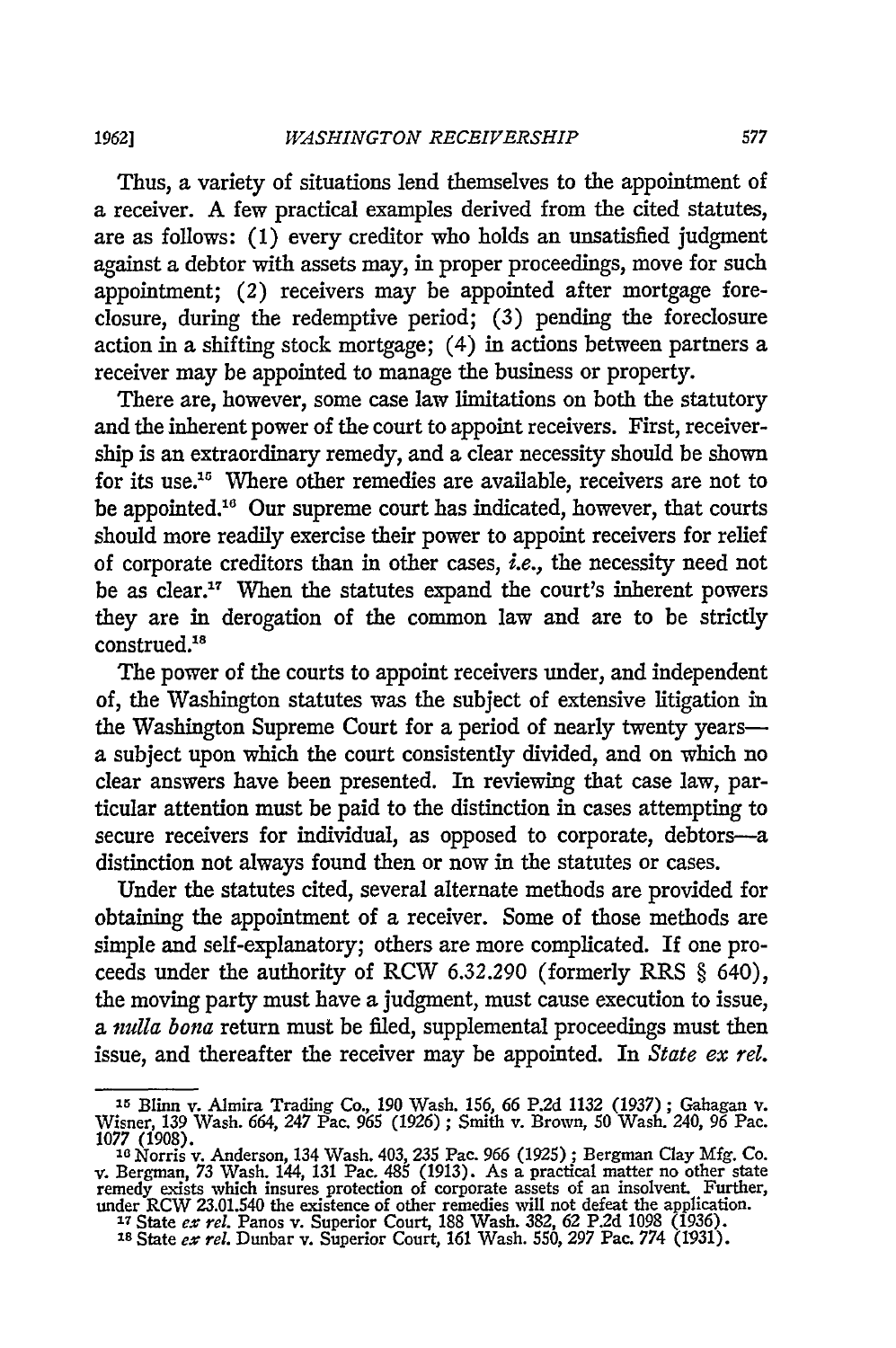Panos v. Superior Court<sup>19</sup> the supreme court permitted the appointment of a receiver in a case fitting the pattern of RCW 6.32.290, but did so under the authority of RCW 7.60.020 (then RRS § 741), rather than under the first cited statute, and added the further requirements that the debtor must be insolvent *and* possess assets. In *Kreide v. Independence League of America20* the Washington Supreme Court held that under RCW 7.60.020 (5), when it is shown that a corporation is insolvent and has assets, the court *must* appoint a receiver. The contention was there made that since the appellant had a money judgment, at law he should have proceeded by way of a creditor's bill in equity or by supplemental proceedings. An interesting side aspect of that case is the fact that the defendant was a charitable non-profit corporation and presumably immune from receivership under RCW 24.04.090 until after forfeiture of its franchise.

Earlier, in dealing with the same subject matter in *Grays Harbor Commercial Co. v. Fifer*,<sup>21</sup> the Washington court held, without reference to any statute, that a receiver would only be appointed to take charge of property when the application shows: (1) a clear right to the property, some lien on it, or that it constitutes a special fund out of which the creditor is entitled to have his claim satisfied; *and* (2) that possession was obtained by fraud, or that the property or income therefrom is in danger of loss from neglect, waste, misconduct or insolvency. The court also held that until a creditor has first obtained a judgment at law for his demand against the debtor and return of execution unsatisfied, an action in equity will not lie to reach assets to apply them to payment of a demand arising from contract, irrespective of allegations of insolvency. The case, however, was one involving an individual debtor, and, although the court made no mention of that, it was on that specific basis that the last mentioned rule was again followed in *Blum v. Rowe*.<sup>22</sup> In *State ex rel. Arine v. Superior Court*<sup>23</sup> the court held that *Blum v. Rowe,* was limited to its facts, and that receivers could be appointed in other cases before judgment under the authority of RCW 7.60.020 (6), (formerly RRS § 741), when "it may be necessary to secure ample justice to the parties"--- this latter power to be used only sparingly, said the court. Again, in *Sixpine Leaseholders*

**<sup>19</sup>**188 Wash. 382, 62 P.2d 1098 (1936). **20188** Wash. 376, 62 P.2d 1101 (1936).

**<sup>2197</sup>** Wash. 380, 166 Pac. 770 (1917). **2298** Wash. 683, 168 Pac. 781 (1917).

**<sup>23132</sup>** Wash. 258, 231 Pac. 785 (1925).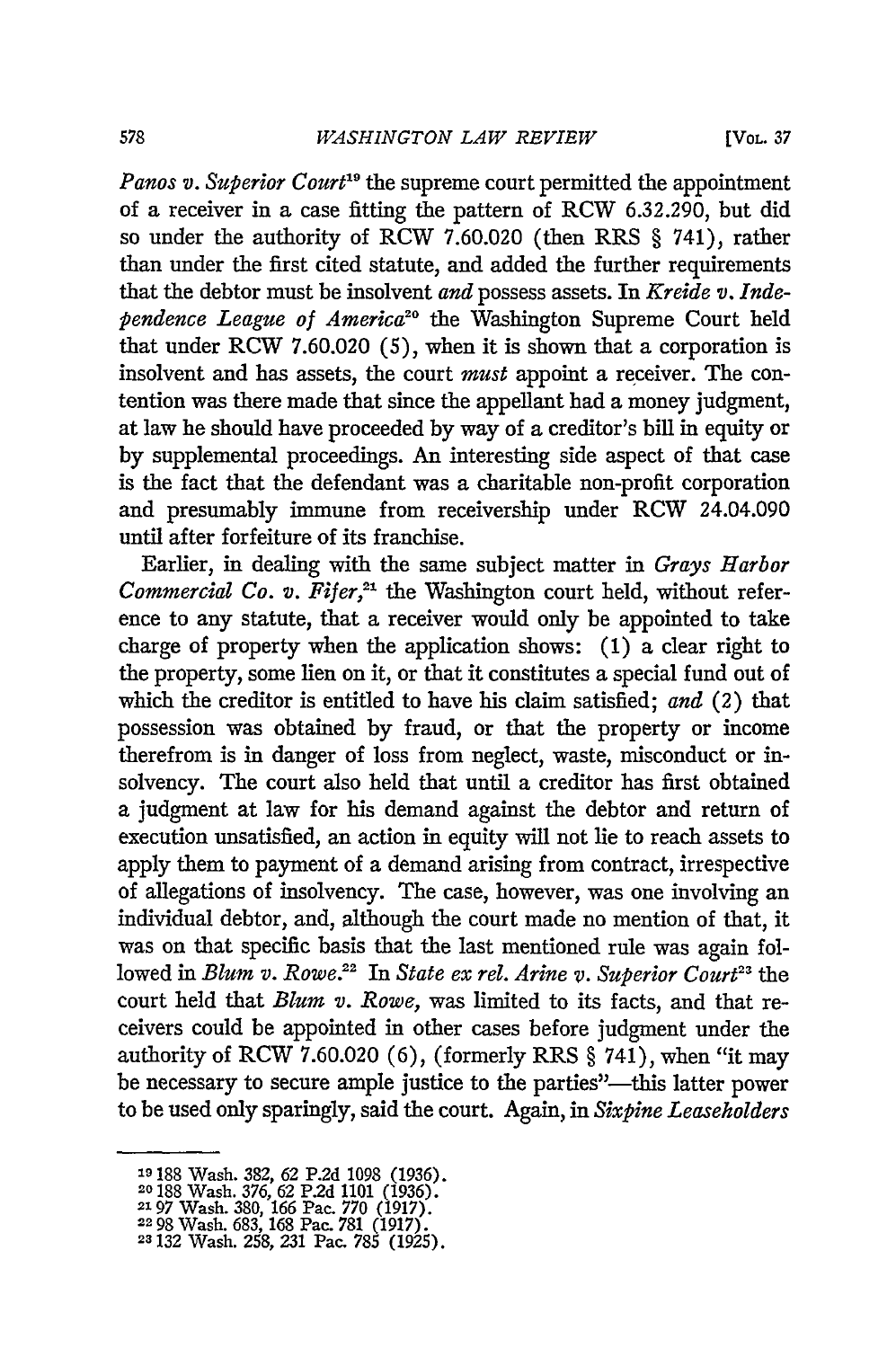**1962]**

v. Seattle Recreation Co.,<sup>24</sup> the court held it had no authority to appoint receivers for individuals until after return of execution on judgment unsatisfied. In *City Mortgage Co. v. Skatveat*<sup>25</sup> the court reaffirmed *the Grays Harbor* case, and the *Sixpine* case, and said that RCW 7.60.020 (6) only applies to insolvent corporations, and not to individuals. The court made no reference to *State ex rel. Arine v. Superior Court.* The statute by its terms is not restricted to corporations, yet it probably is the law that receivers for individuals may only be appointed in proceedings supplemental to execution, except in the special instances provided by RCW 7.60.020 (1) (fraudulent purchase), (2) (action between partners), and (4) (mortgage foreclosure).

The Washington Supreme Court has said that there are areas where receivers *may not* be appointed, mainly because of the existence of other remedies. Some examples are: (1) divorce proceedings to compel the parties to liquidate and pay their creditors;<sup>26</sup> (2) actions against corporations based on mistakes, bad policy or inadvertence of corporate officers if their duties have been honestly pursued; **27** and even in illegal voting of high corporate salaries;<sup>28</sup> and  $(3)$  where garnishment, attachment or execution will enable the creditor to reach the property or fund.<sup>29</sup>

The ultimate object of receivership is the preservation of property for the benefit of persons who have rights therein. Thus, the rules to be derived from the statute and case law are that any appointment of a receiver will normally be based upon a showing that (a) there is property to be preserved or protected, (b) that the property is of a class subject to receivership, (c) that the applicant is in the class of persons who have rights in the property, (d) that the applicant has prayed for and made a prima facie case for other relief, and (e) that no adequate remedy at law exists. The appointment of every receiver is addressed to the sound discretion of the court, even under the statutes.<sup>30</sup>

Temporary and ancillary, or foreign, receivers should be mentioned at this point. The only statutory authority for the appointment of re-

<sup>24171</sup> Wash. 139, 18 P2d 12 **(1933).**

**<sup>26176</sup>** Wash. 463, *29* P.2d 928 (1934), but see Boyd v. Hutton, 121 Wash. **685,** *210* Pac. 33 (1922).<br>
<sup>26</sup> Arneson v. Arneson, 38 Wn.2d 99, 227 P.2d 1016 (1951).<br>
<sup>26</sup> Arneson v. Amin's Trading Co., 190 Wash, 156, 66 P.2d 1132 (1937).<br>
<sup>28</sup> Horeis v. American Plumbing & Steam Supply Co. 161 Wash. 586, 297

<sup>759 (1931).</sup> <sup>20</sup>Grays Harbor Commercial Co. v. Fifer, 188 Wash. 376, 62 P.2d 1101 (1936).

**<sup>80</sup>**Brown v. Mfead, *22* Wn.2d 60, 154 P.2d 283 (1944); Puget Sound Tel. Co. v. Telechronometer Co., 130 Wash. 468, 227 Pac. 867 (1924).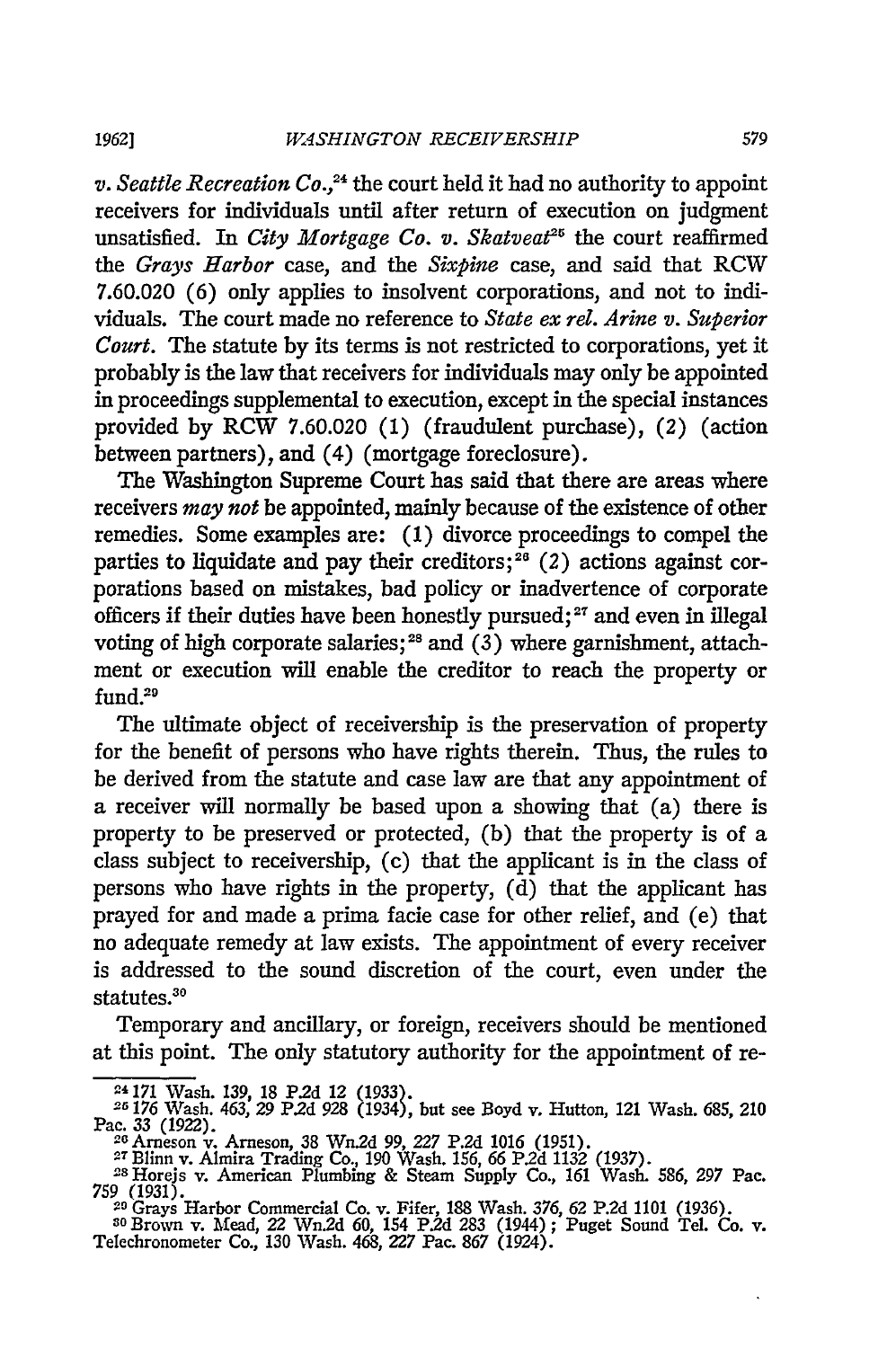ceivers pendente lite in our code is to be found in RCW 23.01.570 (2), which provides:

(2) The court shall, upon the filing of any such petition, have the ordinary powers of a court of equity to appoint a receiver or receivers pendente lite when necessary to the ends of justice, but the authority of any such temporary receiver or receivers shall cease upon the appointment and qualification of a liquidating receiver or receivers.

While the application of the statute is restricted to use for insolvent corporations, the courts have inherent powers to appoint temporary receivers in other cases and do so frequently, for example, in actions between partners.

In Washington as in many other states there are no statutory provisions for appointment of ancillary or foreign receivers. Receivers are officers of the appointing court, and their powers do not extend beyond the territorial limits of the state of their appointment. Nevertheless, the courts have long exercised the power to appoint ancillary receivers." Such procedure might be extremely important in assisting collection of assets in foreign jurisdictions. The ancillary receiver will, however, be an officer of the court appointing him, and not an agent of the primary receiver or of his appointing court. It therefore follows that proceedings initiated for the appointment of ancillary receivers must be an adjunct of a cause of action in the ancillary jurisdiction, and the appointment must be valid under the laws of that jurisdiction. Some states permit the primary receiver to make the application for his own appointment as ancillary receiver, but others have residence requirements for ancillary receivers.<sup>32</sup>

*Who may be appointed receivers.* Very few restrictions appear in our code as to who may be appointed receivers. The appointment of trust companies is expressly permitted.<sup>33</sup> Appointment of an attorney or party interested in an action is prohibited,<sup>34</sup> as is the appointment of a sheriff.<sup>35</sup> However, in the case of the appointment of the interested party a good argument can be made that where the party is merely one of several general creditors his interest, no greater than that of other creditors, is not such as to bar his appointment or that of his attorney. In any case the appointment may not be collaterally attacked.<sup>86</sup> It is

**<sup>31 1</sup> CLARE, RECEIVERS, § 317,** *et. seq.,* **(3rd ed. 1959).<br><sup>32</sup>** *Id.* **§ 318.<br><sup>33</sup> RCW 30.08.150.** 

<sup>&</sup>lt;sup>34</sup> RCW 7.60.020(6).<br><sup>35</sup> DCW 7.09.190

<sup>5</sup>RCW 7.08.180. **<sup>36</sup>**Pratt v. Anderson, 126 Wash. **30,** 216 Pac. 885 (1923).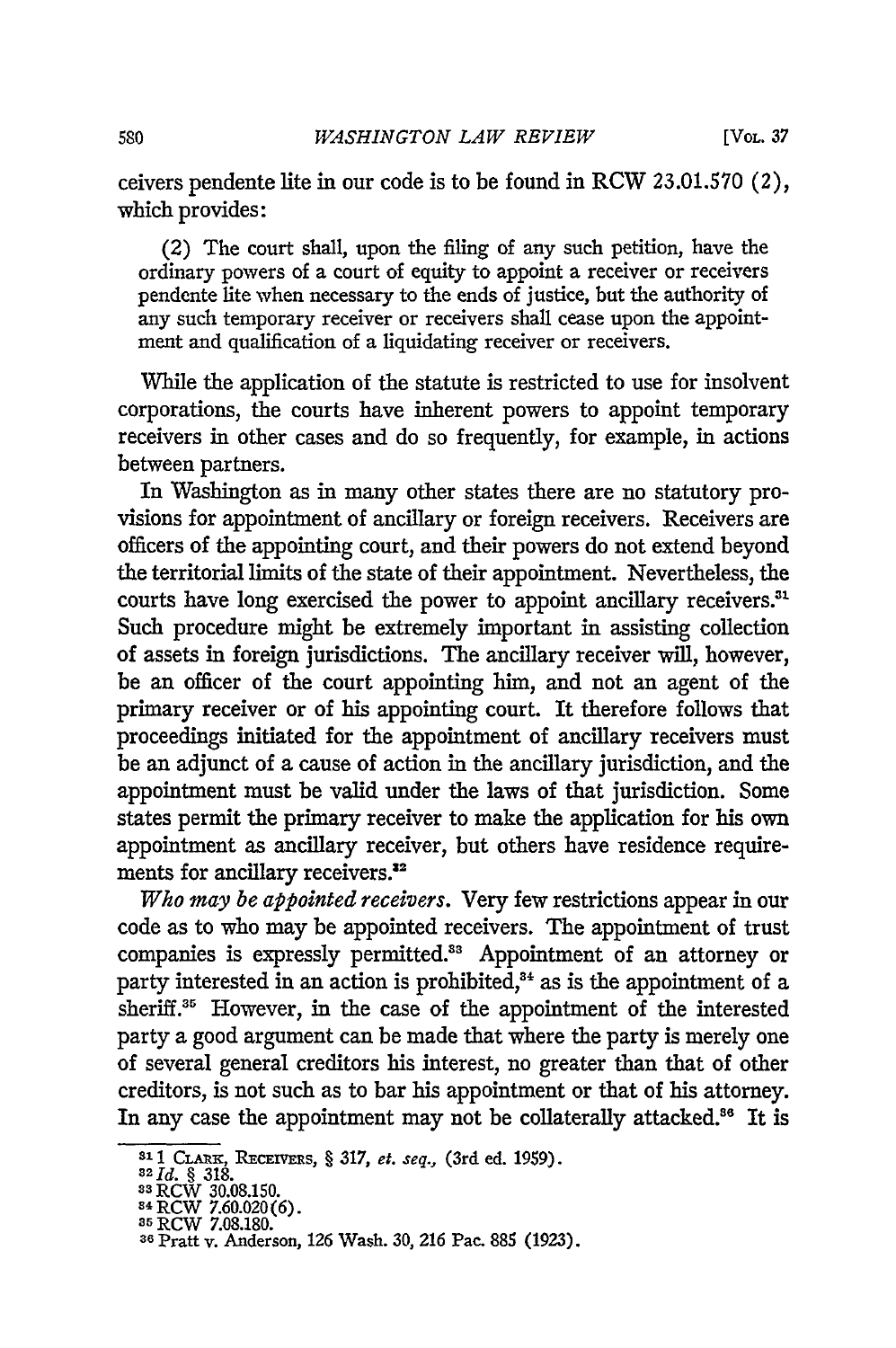doubtful that corporations may be receivers in Washington.<sup>37</sup> Where a receiver has been appointed in one proceeding, the code prohibits the appointment of an additional receiver.<sup>38</sup>

*When and what title a receiver takes.* When a receiver is appointed, the property of the debtor is generally *in custodia legis, i.e.,* it is technically in the court, rather than in the receiver.<sup>39</sup> Nevertheless, we generally regard the receiver as being in title. At least one of our statutes, RCW 6.32.330, specifically provides that title is vested in the receiver.<sup>40</sup>

This title of the receiver ordinarily dates from the time of his appointment,<sup>41</sup> but by special statutes it relates back to the time of service in supplemental proceedings<sup>42</sup> and to the date of application for the appointment in the recovery of preferences.<sup>43</sup>

Unlike the trustee in bankruptcy or the common law assignee, the receiver in many cases stands only in the "shoes" of the insolvent and has no greater or other power over property than would the insolvent.<sup>44</sup> The Washington court has held, for example, that a receiver has no greater rights against a seller of an unfiled conditional sales contract than the buyer, unless he in fact represents subsequent creditors or such creditors exist.<sup>45</sup> By contrast, a trustee in bankruptcy acts on behalf of creditors whether or not they exist and could avoid such a contract and take possession of the chattel." To that extent the receiver does not represent or assert the rights of creditors. Yet, entirely inconsistent with that position, the Washington Supreme Court has held that a

another county of the state, his personal property is vested in the receiver only from the time when a copy of the order, certified by the auditor in whose office it is recorded, is filed with the auditor of the county where he resides."<br>
<sup>41</sup> RCW 6.32.330.<br>
<sup>42</sup> RCW 6.32.340.<br>
<sup>43</sup> RCW 23.01.600.

*1962]*

**<sup>37</sup>**1 **CLA , REcEIVERS,** § 114 (3rd ed. 1959).

**<sup>38</sup>**RCW 6.32.310.

<sup>&</sup>lt;sup>33</sup> RCW 6.32.310.<br>
<sup>33</sup> RCW 6.32.310.<br>
40 RCW 6.32.330 provides:<br>
40 RCW 6.32.330 provides:<br> *40* RCW 6.32.330 provides:<br> *40* RCW 6.32.330 provides:<br> *40* RCW 6.32.330 provides:<br> *40* RCW 6.32.330 provides:<br> *40* RCW 6.

it is situated; (2) When the judgment debtor, at the time when the order is filed, resides in

<sup>&</sup>quot;4 Roeblings Sons Co. v. Frederickson L. & T. Co., 153 Wash. 580, 280 Pac. 93 (1929) ; Western Electric Co. v. Norway Pacific Constr. & Drydock Co., 124 Wash. 49, 213 Pac. 686 (1923). **<sup>45</sup>**Johnson-Stephens & Skinkle Shoe Co. v. Marlatt & Miller, Inc., 181 Wash. 621,

<sup>44</sup> P.2d 818 (1935) ; Bank of California v. Clear Lake Lumber Company, 146 Wash. 543, *264* Pac. 705 (1928). *<sup>4</sup> <sup>0</sup> 1n re* Gunning, 39 F. Supp. 706 (E.D. Wash. 1941).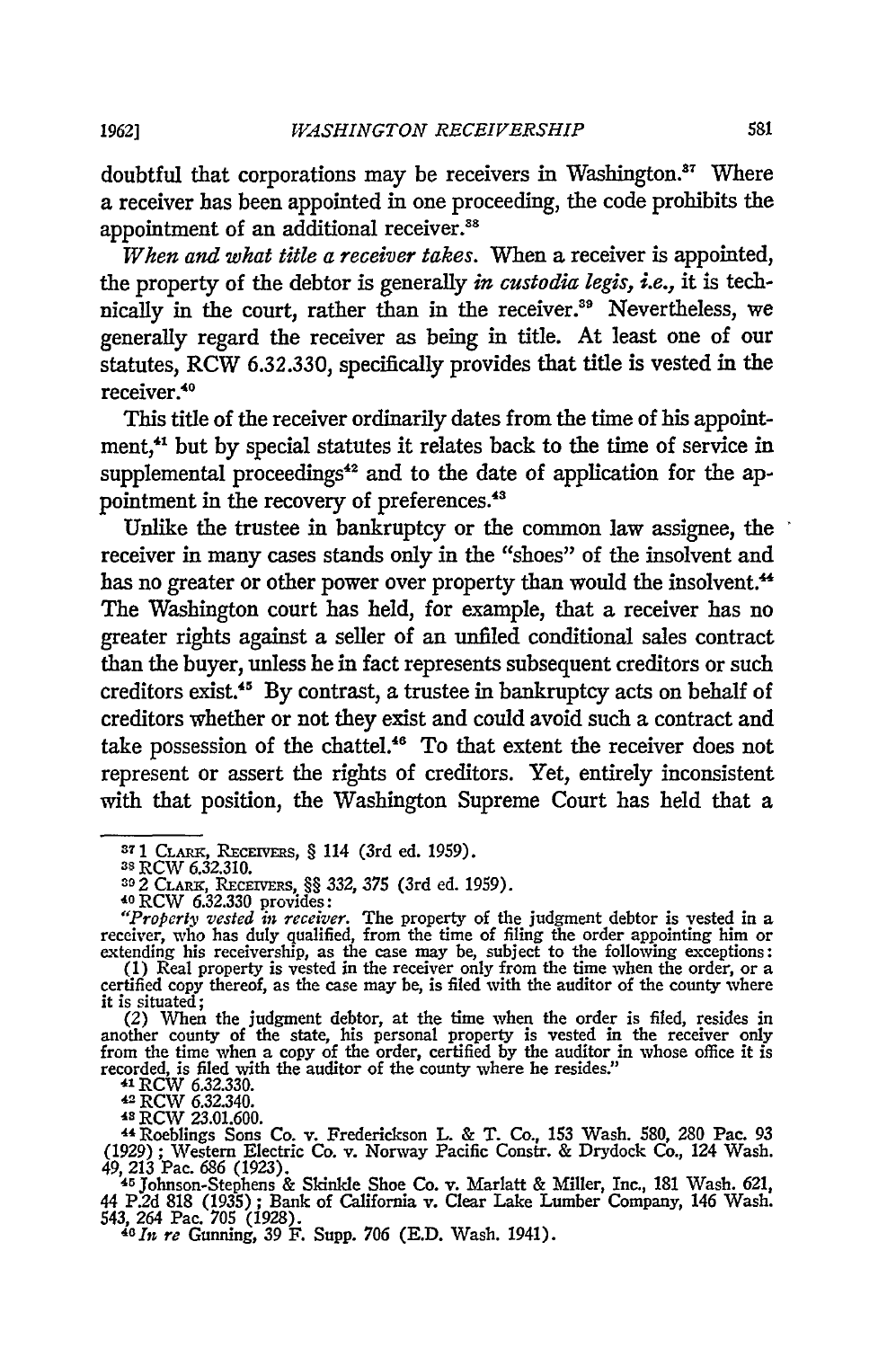receiver is not bound **by** the executory contracts or leases of the debtor, partly on the theory that were he bound, the other party to the contract would be placed in the position of a priority creditor.<sup>47</sup> If the receiver terminates or breaches such a contract, then the other party may file his claim for damages and share as other general creditors. However, the receiver may, and often does, **by** his acts, ratify or adopt contracts of the insolvent.<sup>48</sup>

The court may, under some circumstances, aid the receiver in taking possession of property through its summary jurisdiction." Interference with the receiver's right to possession is contempt of the court appointing the receiver, and punishable as such.<sup>50</sup>

#### POWERS AND DUTIES OF THE RECEIVER

*General powers.* General powers for receivers are set forth in RCW 7.60.040, which provides:

The receiver shall have power, under control of the court, to bring and defend actions, to take and keep possession of property, to receive rents, collect debts, and generally to do such acts respecting the property, *as the court may* authorize. (Emphasis added.)

Special powers of receivers for involuntary corporate dissolution proceedings are to be found in RCW **23.01.580,** *et seq. <sup>1</sup>*

Rules for procedure and conduct of the receiver are to be found in a variety of places, but it is the absence, rather than presence, of such

ceedings).<br>
<sup>50</sup> Seymour v. Landon, 128 Wash. 682, 224 Pac. 3 (1924); State v. Denham, 30<br>
Wash. 643, 71 Pac. 196 (1903). The receiver's position here is akin to that of the<br>
trustee in bankruptcy. 11 U.S.C. § 69 (1938).

<sup>51</sup> "Authority of receivers or trustees—Bond. (1) The receiver or receivers appointed as provided in RCW 23.01.570, shall, after giving such bond as the court may require for the faithful performance of his or their duti

compromise, compound and settle claims **by** or against the corporation upon such terms as they shall deem best; but if the proceeding is subject to the supervision of the court, no such compromise, composition or settlement shall be valid unless approved **by** the court.

 $(3)$  Such trustees or receivers may summon meetings of the shareholders in the manner the directors might have done, or, if the proceeding is subject to the supervision of the court, in such manner as the court may direct."

Except where restricted by statute, general receivers possess the powers historically acquired, and have the power to instruct receivers under their inherent jurisdiction.<br>See also, Yakima Finance Corp. v. Thompson, 171 Wa

<sup>4</sup> 7 Casey v. Northern Pac. Ry. Co., 15 Wash. 450, 48 Pac. 53 (1896); Scott v. Rainier Power & Ry. Co., 13 Wash. 108, 42 Pac. 531 (1895). <sup>4</sup> 8 Fotheringham v. Spokane Savings Bank, 175 Wash. 169, *27* P.2d 139 (1933);

Johnson v. California-Washington Timber Co., 161 Wash. 96, 296 Pac. 159 (1931); Great Northern Ry. Co. v. Oakley, 135 Wash. 275, 237 Pac. 990 (1925). 49 2 CLARK, RECEIVERS § 632, (3rd ed. 1959) (where offender is a party to the pro-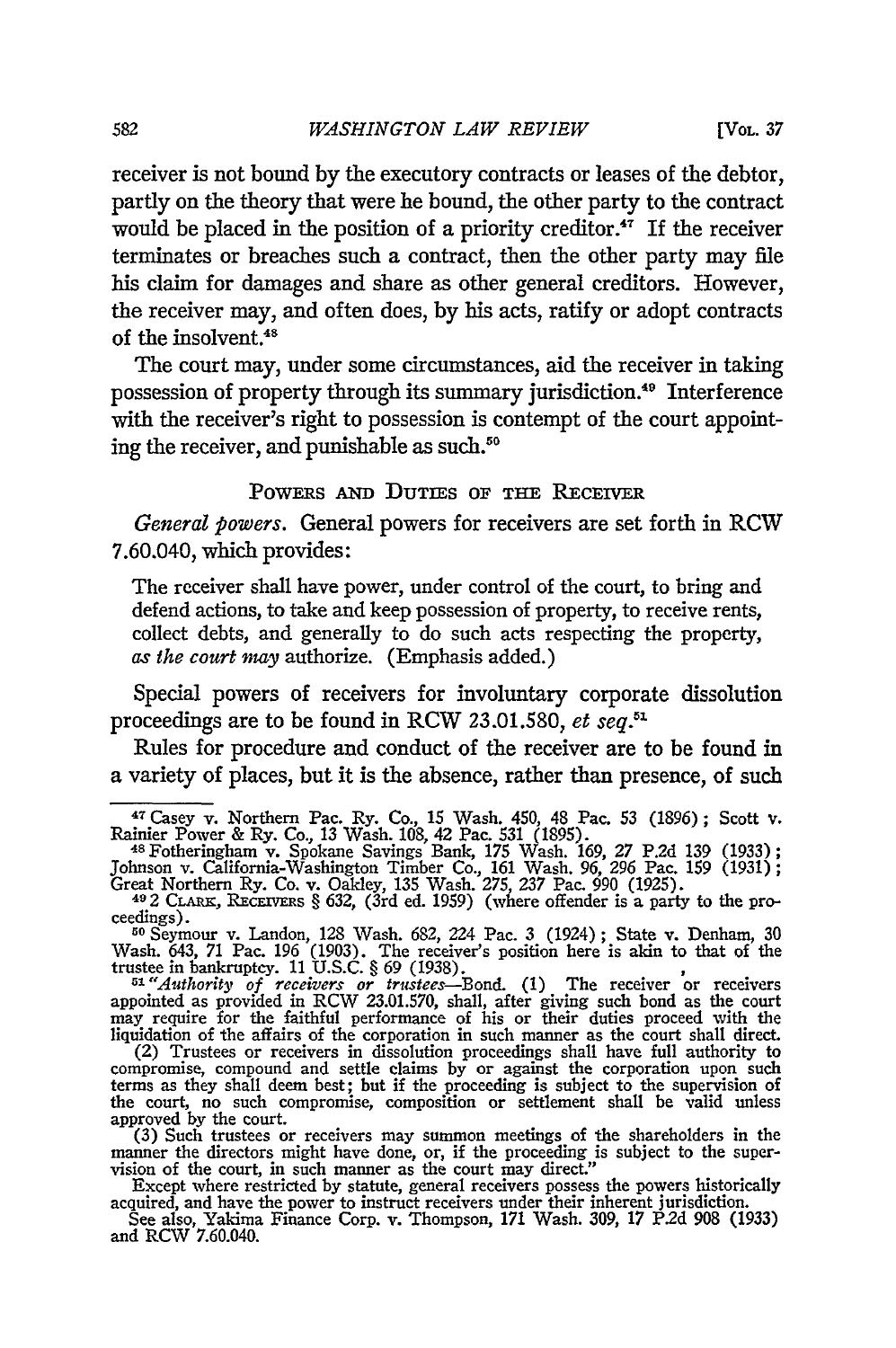rules that makes the receiver's task difficult. For the attorney who seldom handles receivership the problem of guiding the receiver through the proper steps is a difficult one, because no specific course of action is outlined in our statutes or rules such as that found in probate and other proceedings. The extent of the receiver's power and the areas of his duties should be found in the order appointing him, and to the extent that the order does not so delineate, the task of the court and receiver is made more difficult, because as previously indicated there are numerous kinds of receivers whose duties vary greatly.

*Some specific duties of the receiver.* The following are some, though not all, of the requirements governing a receiver: (1) the filing of an oath and bond;<sup> $52$ </sup> (2) sending notification of his appointment to the Department of Labor and Industries<sup>53</sup> and (3) notification to the Commissioner of Internal Revenue; **"'** (4) filing a copy of the order of his appointment in the office of the auditor of any county where the insolvent may have property;<sup>55</sup> (5) giving of notice to creditors by publication and mail;<sup>56</sup> (6) giving notice of his application to compromise claims at less than face value and of any hearing thereon;<sup> $57$ </sup> (7) selling property only under court instruction;<sup>58</sup> (8) examining the corporate records for unpaid stock subscriptions, unpaid "paid-in capital" and preferences;<sup>59</sup> (9) preparing an inventory and having the assets of the receivership appraised;<sup>60</sup> (10) rendering an accounting;<sup>61</sup> and (11) setting forth in his petition the amount of any compensation asked for himself or his attorney and giving notice of hearing thereon.<sup>62</sup>

Under the Washington case law the receiver has a duty to take charge of and safely keep and account for all assets of the insolvent estate, and abide by orders of the court with reference thereto.<sup>63</sup> The receiver is charged with no greater care over property than such fiduciaries as the administrator or guardian.<sup>64</sup>

55 RCW 6.32.320.<br>56 Wash. RPPP 66.04.

**<sup>52</sup>**RCW 7.60.030 (technically, to be sworn).

<sup>53</sup> RCW 51.16.160.

r4 68A Stat. 744, 26 U.S.C.A. § 6036 (1954).

<sup>57</sup>**Id.** Rule 98.08.

<sup>58</sup> Yakima Finance Corporation v. Thompson, 171 Wash. 309, 17 P.2d 908 (1933); RCW 7.60.040. **<sup>6</sup>**This duty would arise from the receiver's general duty to use due diligence in

collecting property of the insolvent.<br>
<sup>60</sup> 2 CLARK, RECEIVERS § 382 (3rd ed. 1959)<br>
<sup>61</sup> *Id.* § 383.<br>
<sup>62</sup> WASH. RPPP 98.12.<br>
<sup>63</sup> RCW 7.60.040.

**<sup>04</sup>**Johnson v. Pheasant Pickling Co., 174 Wash. 236, 24 P.2d 628, *rehearing denied and amended,* 174 Wash. 236, 27 P.2d 587 (1933).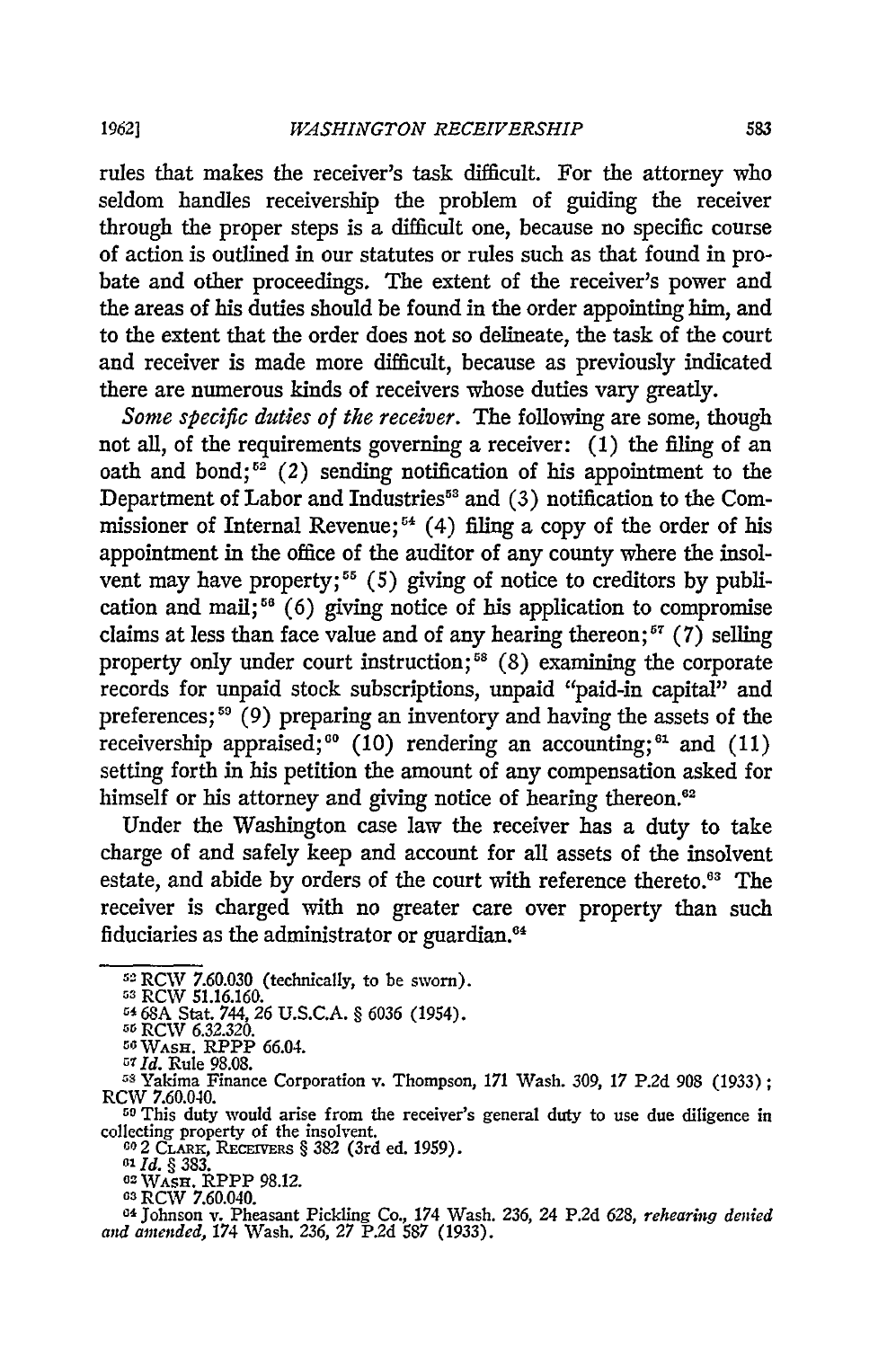*Claims and the approval or rejection thereof.* In proceedings for corporate dissolution subject to the supervision of the court the *Revised Code of Washington* applies the national bankruptcy act with respect to some aspects of approval or rejection of the claim. RCW 23.01.610 provides:

In a proceeding for dissolution subject to the supervision of the court, all questions in respect to proof, allowance, payment and priority of claims shall be governed by the national bankruptcy act in force at the time of the dissolution proceedings.

No statute or rule governs questions of proof, allowance, payment and priority of claims in other receivership proceedings, with the exception of the rule fixing the time within which to file creditor's claims at thirty  $(30)$  days, unless extended by order of the court.<sup>65</sup>

Under case law, however, to be provable the claim must be such that a cause of action exists thereon at the time of the appointment of the receiver or the amount of the claim must be then capable of liquidation.<sup>66</sup>

The receiver has an obligation to resist any improper claims, $e^{i\tau}$  and he may not allow interest on claims, except those entitled to priority.<sup>68</sup>

Courts have universally held that a creditor's claim may, for good cause shown, be filed and allowed after the time fixed therefor has elapsed. 9 It would therefore appear that the limitation fixed or to be fixed is a procedural, rather than a substantive matter as in probate, and a proper subject for the rule making power.

*The need for Court rules and the Court's power to promulgate rules.* During the past few years our supreme court has promulgated several rules governing receiverships. Because of the court's inherent powers to make their own rules in receivership proceedings, it would seem that little question could be raised respecting the court's power to adopt rules to be uniformly applied by the lower courts in instructing receivers. Even were this not so, our courts have a general rule-making power, under which authority other existing court rules have been adopted.

<sup>&</sup>lt;sup>65</sup> W<sub>ASH</sub>, RPPP 66.04.

**<sup>66</sup> J.** E. Berkheimer Mfg. Co. v. American Wood Pipe Co., 178 Wash. 98, 34 **P.2d** 351 (1929). **<sup>67</sup>**Thompson v. Huron Lumber Co., 4 Wash. 600, 30 Pac. 741, *aff'd,* 4 Wash. 600,

<sup>31</sup> Pac. 25 (1892). **<sup>68</sup>**State *cx rel.* Hansen v. Chelan Co., 185 Wash. 327, 54 **P.2d** 1006 (1936) ; Great

Northern Ry. Co. v. Oakley, 135 Wash. 279, 237 Pac. 990 (1925). **<sup>69</sup>**Albright v. Sunset Motors, 148 Wash. 348, 268 Pac. 1036 (1928).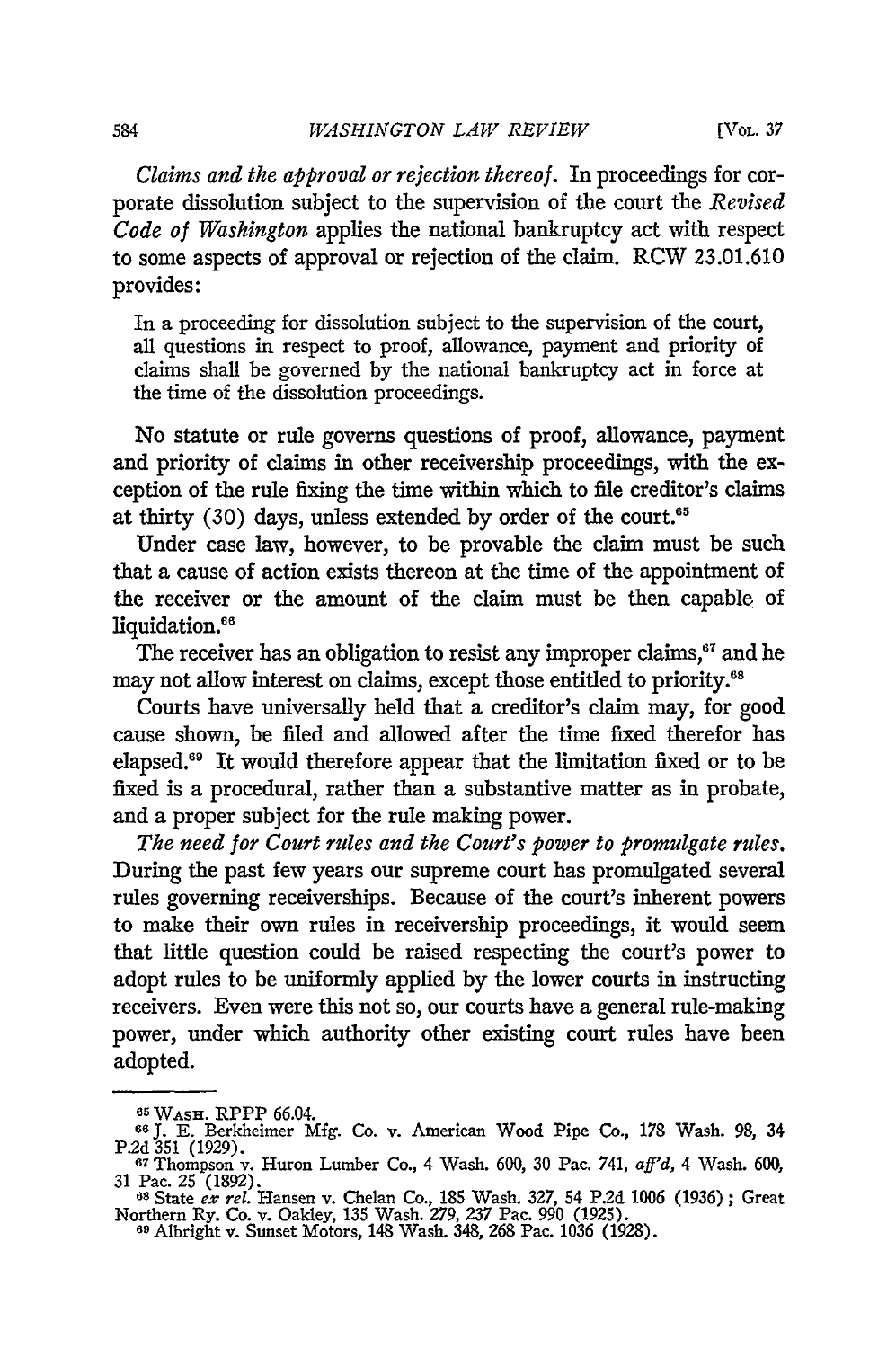A study should be made into possibilities for adoption of a set of rules which would, partly because of their accessibility to attorneys, standardize the practice in receivership. Such rules would enable the attorney to work in the field of receivership without voluminous reading."0 Adoption of rules would also be of great aid to the trial courts, who are often equally unfamiliar with such proceedings.

Some suggested areas for adoption of rules are the following:

1. Qualifications for receivers, including residence;

*2.* Filing of inventories, supplemental inventories and appraisals thereon;

3. Reporting of creditors and debtors and stockholders of insolvent corporations;

4. Reports with respect to unpaid stock subscriptions and paid-in capital;

5. Deposits of receivership funds;

6. Form and contents of creditors' claims;

7. Manner of approving or rejecting creditors' claims, notice to be given thereof, and persons who may except thereto;

8. Notice requirements in sale of assets;

9. Citation of corporate officers and insolvents;

10. Filing of reports, accounts and contents thereof;

11. Application for authorization of expenditures;

12. Application for adoption of executory contracts.

Rules governing these receivership activities and others are to be found in the codes of some states and the Chancery Rules of others.' The Chancery Rules governing receivership in the Delaware courts would prove a valuable aid in the effort to promulgate rules in Washington.

## **CONCLUSION**

Although the basic purpose of this article is to discuss problems most frequently encountered in receivership, it also should point out the need for the adoption of rules to standardize the practice and procedure in this area of the law.

**<sup>70</sup>**1 **CLARic, RECEIVERS,** § 142, (3rd ed. 1959).

**<sup>7&#</sup>x27;** 13 Dm. **CODE** *ANN.* (1933), Rules 148-168.